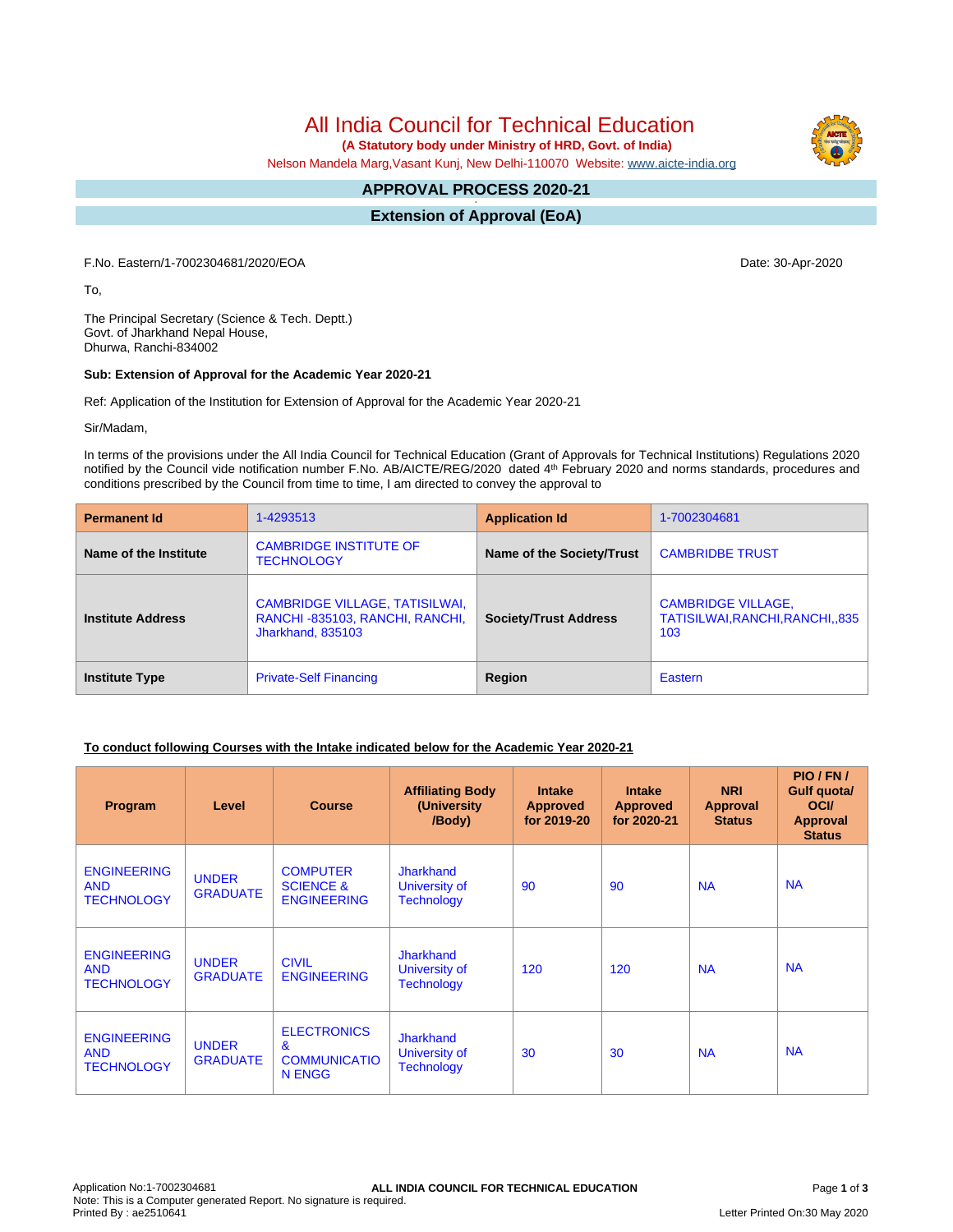| <b>ENGINEERING</b><br><b>AND</b><br><b>TECHNOLOGY</b> | <b>UNDER</b><br><b>GRADUATE</b> | <b>MECHANICAL</b><br><b>ENGINEERING</b>                                     | <b>Jharkhand</b><br>University of<br><b>Technology</b> | 90 | 90 | <b>NA</b> | <b>NA</b> |
|-------------------------------------------------------|---------------------------------|-----------------------------------------------------------------------------|--------------------------------------------------------|----|----|-----------|-----------|
| <b>ENGINEERING</b><br><b>AND</b><br><b>TECHNOLOGY</b> | <b>UNDER</b><br><b>GRADUATE</b> | <b>ELECTRICAL</b><br><b>AND</b><br><b>ELECTRONICS</b><br><b>ENGINEERING</b> | Jharkhand<br>University of<br><b>Technology</b>        | 60 | 60 | <b>NA</b> | <b>NA</b> |
| <b>ENGINEERING</b><br><b>AND</b><br><b>TECHNOLOGY</b> | <b>POST</b><br><b>GRADUATE</b>  | <b>COMPUTER</b><br><b>AIDED DESIGN</b><br><b>AND</b><br><b>MANUFACTURE</b>  | Jharkhand<br>University of<br><b>Technology</b>        | 18 | 18 | <b>NA</b> | <b>NA</b> |
| <b>ENGINEERING</b><br><b>AND</b><br><b>TECHNOLOGY</b> | <b>POST</b><br><b>GRADUATE</b>  | <b>STRUCTURAL</b><br><b>ENGINEERING</b>                                     | <b>Jharkhand</b><br>University of<br><b>Technology</b> | 18 | 18 | <b>NA</b> | <b>NA</b> |
| <b>MANAGEMENT</b>                                     | <b>POST</b><br><b>GRADUATE</b>  | <b>MBA</b>                                                                  | Jharkhand<br><b>University of</b><br><b>Technology</b> | 30 | 30 | <b>NA</b> | <b>NA</b> |

**It is mandatory to comply with all the essential requirements as given in APH 2020-21 (Appendix 6)**

# **Important Instructions**

- 1. The State Government/ UT/ Directorate of Technical Education/ Directorate of Medical Education shall ensure that 10% of reservation for Economically Weaker Section (EWS) as per the reservation policy for admission, operational from the Academic year 2020-21 is implemented without affecting the reservation percentages of SC/ ST/ OBC/ General. However, this would not be applicable in the case of Minority Institutions referred to the Clause (1) of Article 30 of Constitution of India. Such Institution shall be permitted to increase in annual permitted strength over a maximum period of two years beginning with the Academic Year 2020-21
- 2. The Institution offering courses earlier in the Regular Shift, First Shift, Second Shift/Part Time now amalgamated as total intake shall have to fulfil all facilities such as Infrastructure, Faculty and other requirements as per the norms specified in the Approval Process Handbook 2020-21 for the Total Approved Intake. Further, the Institutions Deemed to be Universities/ Institutions having Accreditation/ Autonomy status shall have to maintain the Faculty: Student ratio as specified in the Approval Process Handbook. All such Institutions/ Universities shall have to create the necessary Faculty, Infrastructure and other facilities WITHIN 2 YEARS to fulfil the norms based on the Affidavit submitted to AICTE.
- 3. In case of any differences in content in this Computer generated Extension of Approval Letter, the content/information as approved by the Executive Council / General Council as available on the record of AICTE shall be final and binding.
- 4. Strict compliance of Anti-Ragging Regulation: Approval is subject to strict compliance of provisions made in AICTE Regulation notified vide F. No. 373/Legal/AICTE/2009 dated July 1, 2009 for Prevention and Prohibition of Ragging in Technical Institutions. In case Institution fails to take adequate steps to Prevent Ragging or fails to act in accordance with AICTE Regulation or fails to punish perpetrators or incidents of Ragging, it will be liable to take any action as defined under clause 9(4) of the said Regulation.

**Prof.Rajive Kumar Member Secretary, AICTE**